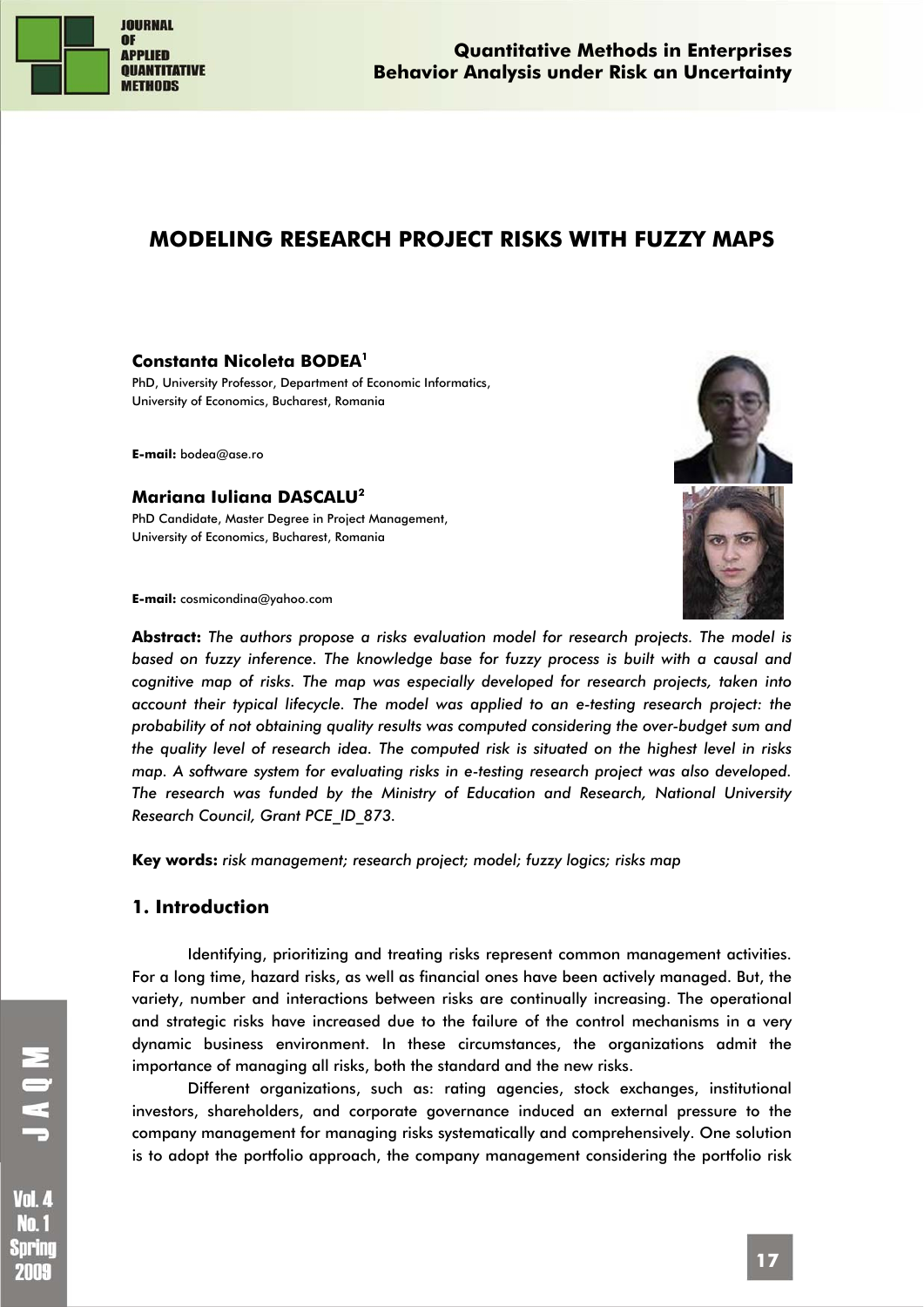

as the risk to the entire organization. The risks are managed considering the implications for the whole company, in a holistic approach.

There is a growing tendency to quantify risks. The risk quantification allows managers to develop "what if" scenarios and make informed decisions. Advances in technology and expertise have made the quantification possible. Despite real advances, there will always remain risks that are not easily quantifiable, such as those related to human intervention and the newer ones. There is a continuing effort to quantify the portfolio risks, based on the individual risks and the interactions quantification. This can be extremely difficult if a high degree of precision is required. But, this is not usually the case.

Over time and with practice, companies become more familiar with and more capable of managing risks, and even seeking out opportunities to assume risks. Companies understood that informed risk-taking is a means to competitive advantage.

## **2. Research projects management**

The research project management is full of uncertainty and complexity. Research has elements of creativity and innovation and accurate prediction of the research outcome is therefore very difficult. It is the research project manager job to manage both the complexities stemming from the culture(s) of researchers/research work and the uncertainties associated with generating research results  $[4]^3$ .

The research project managers should make the following statement to the project team members: "If you do not have several failures, you are not doing a good job" [7]. Researchers acting safe are more likely to produce conservative and expected results. In order to obtain innovative results, the researchers should have a risk-taking behavior, increasing the probability of failure. This behavior should be a characteristic at the research system, even at the individual level, it is expected that the researcher will seek to avoid failure. In the majority of research projects, the purpose of project management is also to avoid such failures. It is an apparent conflict between the need for predictability of project output, "on time" and "on budget" and the unpredictability of research outcome and new research opportunities arising in the course of the project. Usually, the quality of output may improve if deviations from plan are allowed.

The researchers ask a large degree of autonomy in their work and democracy in decision making. They co-operate in a research project, but, in the same time, they are strongly competing each others to obtain credit for the results generated in the project, such as: authorship of conference contributions or articles, patents. This competition may lead to conflict between the joint goals of the co-operation and individual goals of researchers.

In addition, the relationship between the research project manager and the project participants is characterized by an asymmetric distribution of knowledge where individual researchers know a lot more about the potential – negative and positive – of their research contributions than the project manager does ([4]).

## **3. Risks modeling methods**

According the manner in which the calculations are carried out, there are analytic and simulation methods for risk modeling. The *analytic methods* require a set of assumptions, especially related to the probability distributions. The s*imulation methods* 

**Vol. 4 No.1** Spring 2009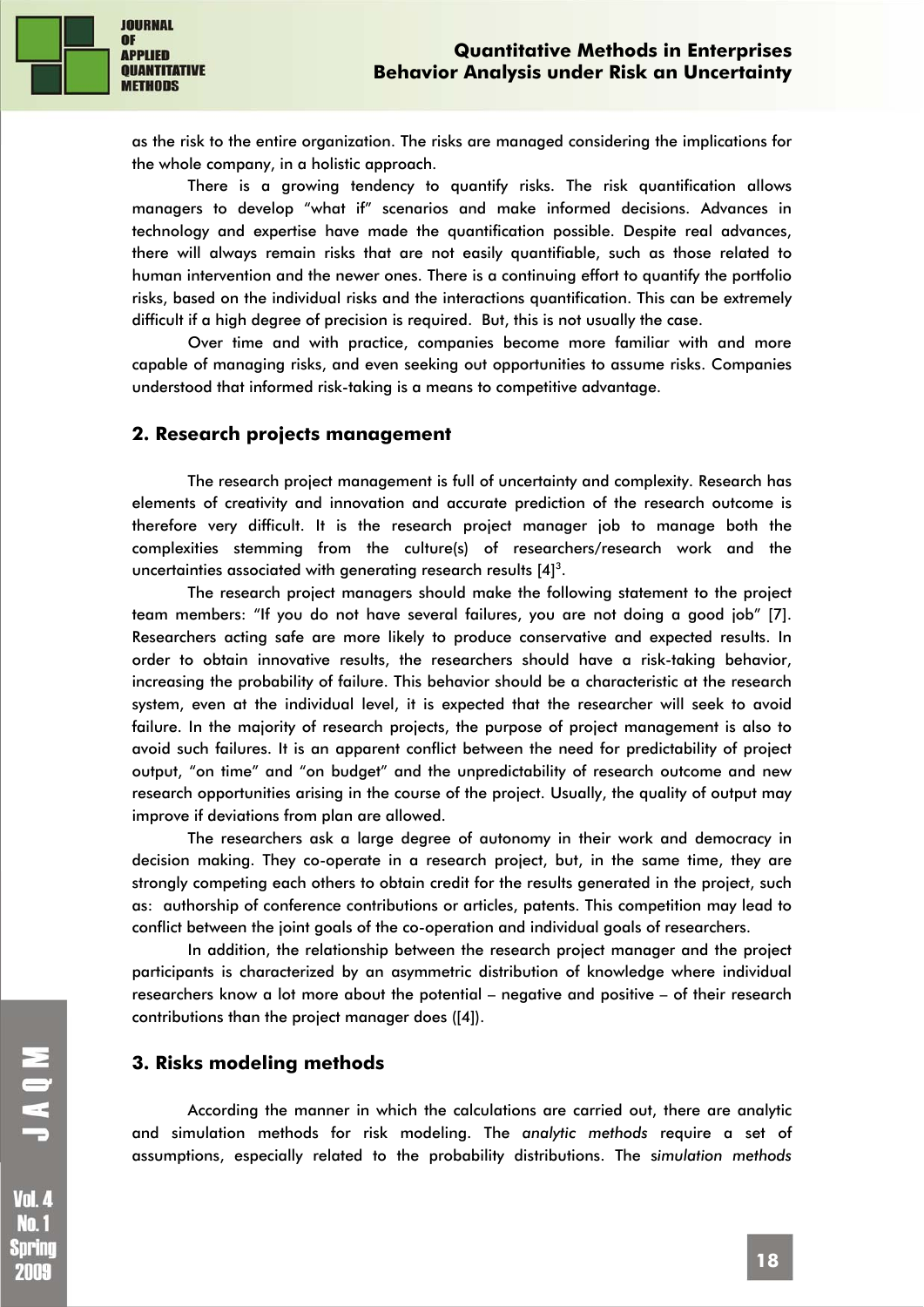

require a large number of "trials" to approximate an answer. They are relatively robust and flexible, can accommodate complex relationships and depend less on simplifying assumptions and standardized probability distributions. Considering the manner in which the relationships among variables are represented, there are statistical and structural methods. The *statistical methods* are based on observed statistical qualities of random variables without regard to cause/effect relationships while *the structural methods* are based on explicit cause/effect relationships. Figure 1 presents the most important risk models developed using this methods, with their advantages.

| Calculation technique<br>Representation<br>of the<br>relationships                                            | Analytic<br>(closed-form formula<br>solutions)                                                              | Simulation<br>(solutions derived from<br>repeated "draws" from the<br>distribution)                                                                                     |
|---------------------------------------------------------------------------------------------------------------|-------------------------------------------------------------------------------------------------------------|-------------------------------------------------------------------------------------------------------------------------------------------------------------------------|
| Statistical<br>(based on observed statistical<br>qualities without regard to<br>cause/effect)                 | Statistical-analytical models<br>(speed, easy replication, use<br>of available data)<br><b>Example: RBC</b> |                                                                                                                                                                         |
| Structural<br>(based on specified cause/effect<br>linkages; statistical qualities are<br>outputs, not inputs) |                                                                                                             | Structural simulation models<br>(flexibility; complex<br>relationships, incorporation of<br>decision processes, scenario<br>drivers examination)<br><b>Example: DFA</b> |

**Figure 1.** The risk model classes (source: [2])

The methods used to model the risks are usually customized according to the specific risks which occurred in the company. There are a wide variety of methods that can be applied to model risks. According the extent to which they rely on historical data or expert input ([2]), they are lying in a continuum of the sources information (figure 2).

| Data analysis                                         |                                                                 | Modeling                                |                                                     | Expert input                                          |
|-------------------------------------------------------|-----------------------------------------------------------------|-----------------------------------------|-----------------------------------------------------|-------------------------------------------------------|
|                                                       |                                                                 |                                         |                                                     |                                                       |
| Empirical<br>assessment from<br>historical data       | <b>Stochastic</b><br><b>Differential</b><br>Equations<br>(SDEs) | System<br><b>Dynamics</b><br>simulation | Influence<br>diagrams                               | Direct assessment                                     |
| Fit parameters<br>from<br>theoretical<br>distribution | Neural<br>networks                                              |                                         | <b>Bayesian</b><br><b>Belief</b><br><b>Networks</b> | Preference<br>among<br><b>bets</b><br>or<br>lotteries |
| Extreme<br>Value<br>Theory                            | Regression<br>over<br>variables<br>that<br>risk                 | affect                                  | Fuzzy<br>logic                                      | Delphi<br>method                                      |

**Figure 2.** The continuum of methods for risk modeling

Sprinc 2009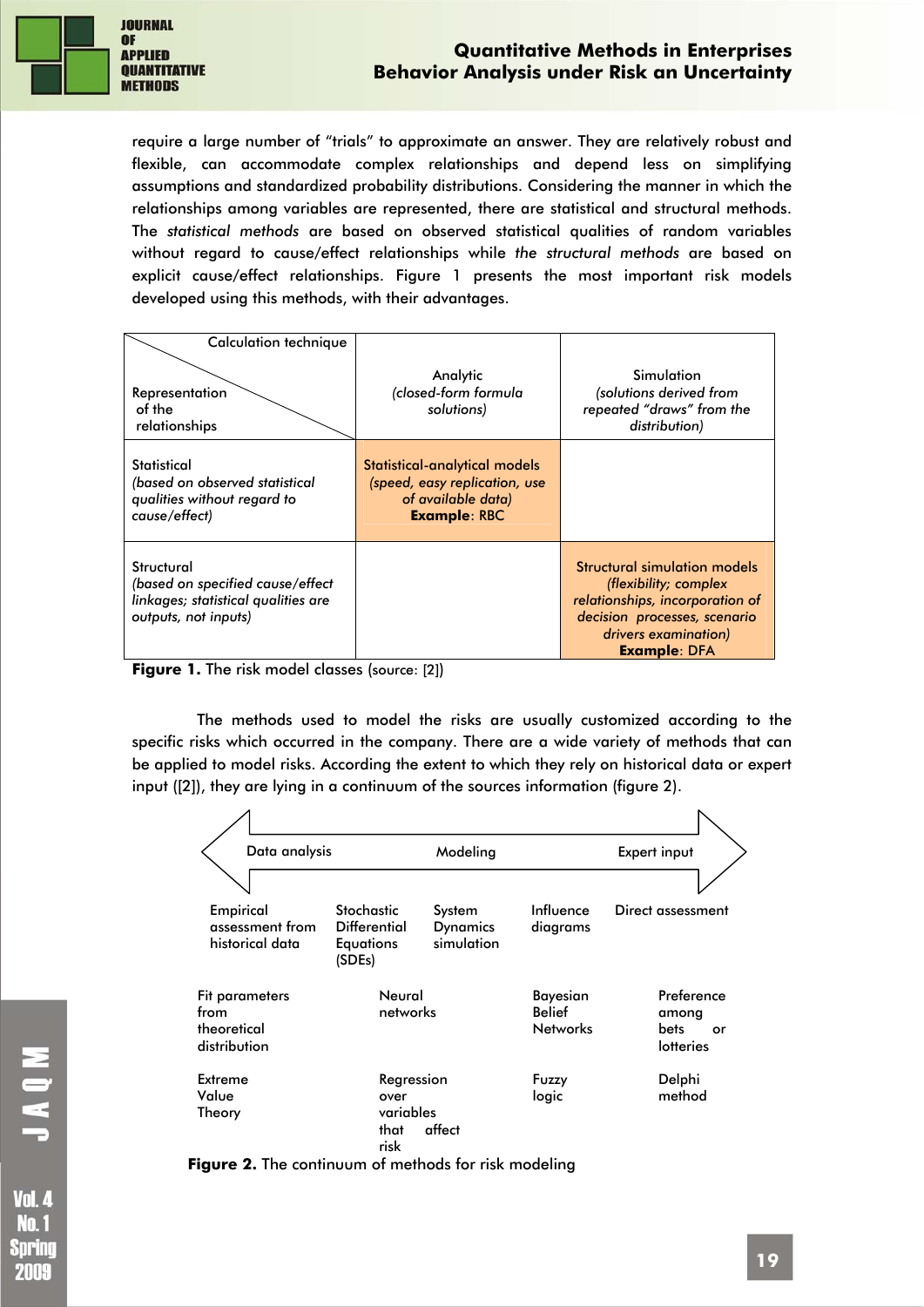

Although there are numerous techniques for risk modeling, more and more experts are afraid to use them for making precise risk estimations. Fuzzy representations are a solution to obtain realistic risks assessments in projects management [3], within certain limits. A fuzzy abordation for risk modeling can be improved by considering causal and cognitive risks mapping [1], which are diagrams reflecting cause-effect relations within projects.

## **4. Fuzzy Model for Risk Evaluation in Research Projects**

The proposed fuzzy model brings a solid contribution to risk management by adapting existent techniques in risks evaluation to research projects. The model has two important stages: risk identification from an expert database, using risk maps and building model components for fuzzy inference. The model allows risk quantification by knowing the crisp values of risk sources. Thanks to fuzzy logics mechanisms, the result has a higher estimation value.

#### **4.1. Risks Identification using Causal and Cognitive Maps**

A common approach in project risks identification is considering the risks source: management, cost, technology, production, environment or schedule. The fuzzy model considers risks not only in correlation with their source, but in correlation with project lifecycle, too [1]. "While it is futile to try to eliminate risk, and questionable to try to minimize it, it is essential that the risks taken be the right risks." [5]

It si known that research projects are highly risky: in research project, the added value should be as high as possible and should be obtained as quickly as possible. [8] For better managing risks, it is useful to create a causal and cognitive map of risks, based on experts experience [1]. This map describes the propagation of risks throughout the project. Risks occurred at a certain moment of project lifecycle (see Fig. 3) will create other risks in the following moments. Risks are felt during all phases of a research project: idea conceptualization, project proposal development, project funding source, project initiation, project execution and project closing down.



**Figure 3.** Research Project Lifecycle

Nn. 1 Spring 2009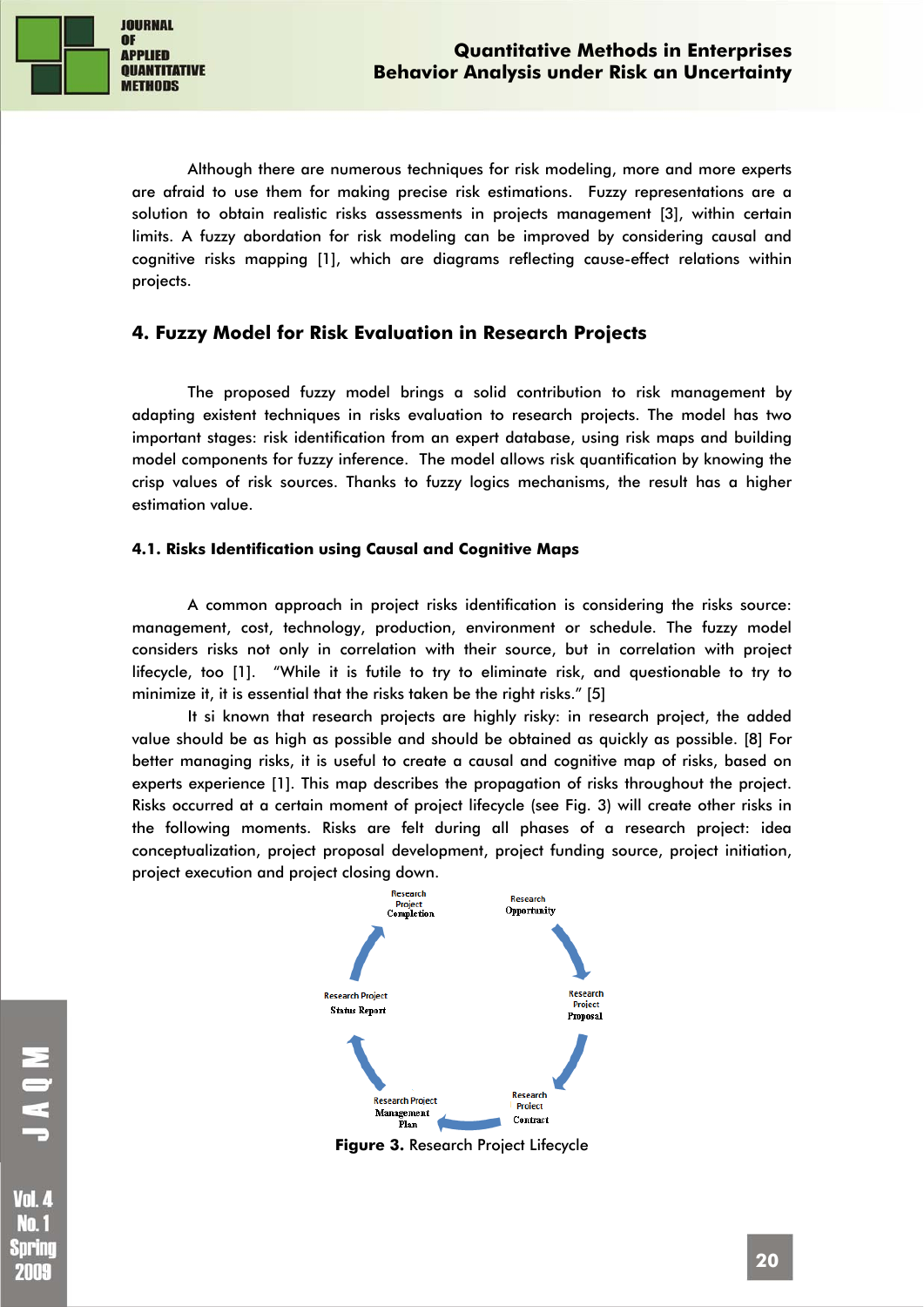

Starting from the research project lifecycle (Fig.4), following risks are identified:

- environmental risks: lack of interest on the market, precarious economic situation, unfavorable legislation;
- management risks: unrealistic duration estimation, poor negotiation capacities, poor planning, unclear objectives, poor communication, poor control, misunderstood overall vision, behind- schedule risk, acceptance of a poor idea, loss of a good idea;
- financial risks: unrealistic budget estimation, over-budget risk;
- production & technology: poor innovation capacities, lack of experienced collaborators, multidisciplinary implications, lack of quality results, low embedded quality of the idea;



**Figure 4.** Risks Propagation Map in Research Projects

After creating the risks propagation map, it is also useful to create a risks register or a risks log, in which each identified risk from the map should have a code, a name, a description and a source (type). A fragment of such a register is shown in Table 1. The identified risks are the knowledge base for creating the fuzzy model rules.

| <b>Risk</b><br>Code | <b>Risk Name</b>                    | <b>Risk Description</b>                                                                        | <b>Risk Type</b>           |
|---------------------|-------------------------------------|------------------------------------------------------------------------------------------------|----------------------------|
| RSK01               | Low embedded quality of the<br>idea | The accepted idea can't be properly<br>developed.                                              | Production &<br>Technology |
| RSK02               | Over-budget risk                    | The project is behind schedule and<br>extra budget is necessary for finishing<br>the research. | Financial                  |

|  | Table 1. Fragment of Risks Register in Research Projects |  |  |  |  |
|--|----------------------------------------------------------|--|--|--|--|
|  |                                                          |  |  |  |  |

**NONL**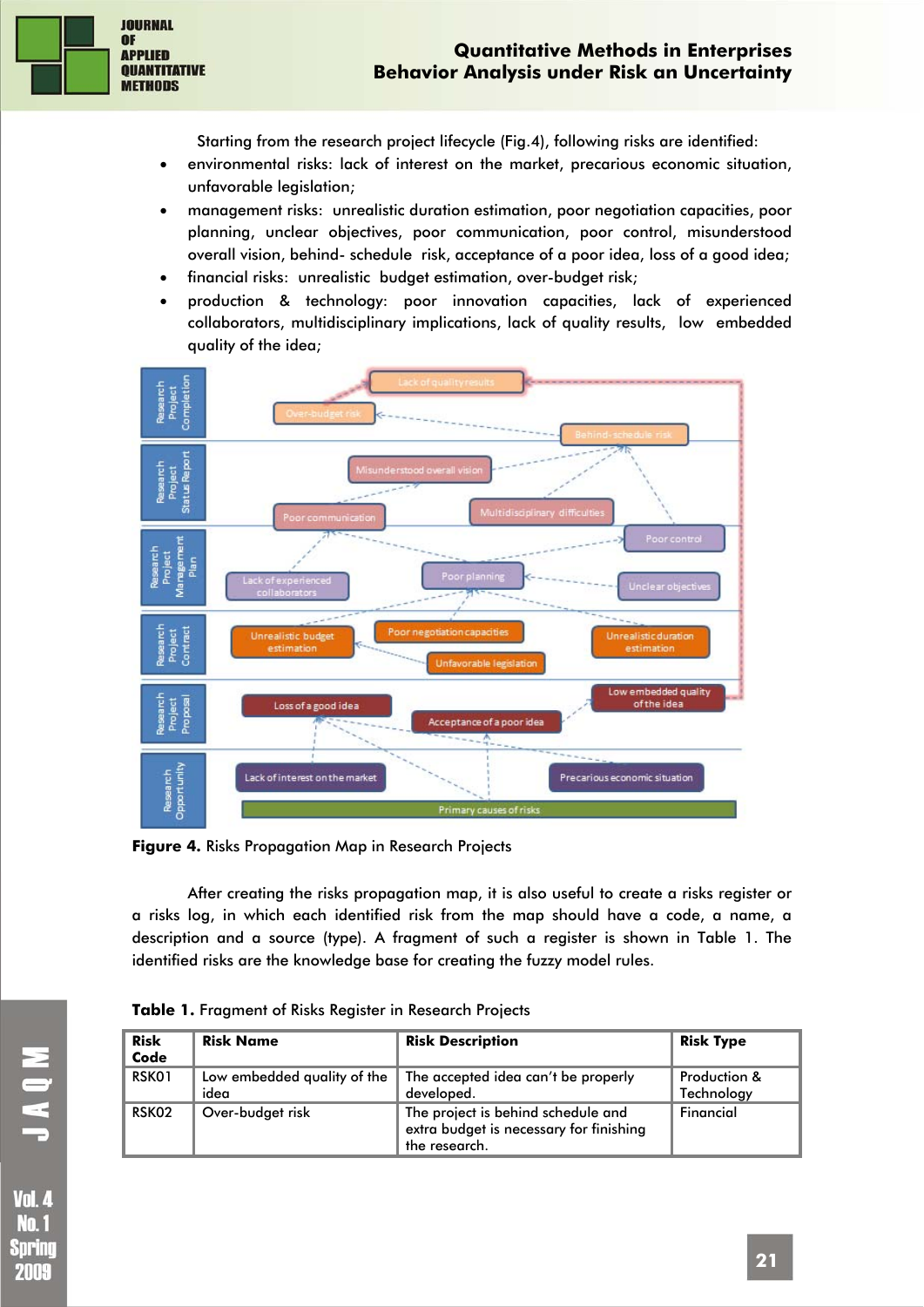

#### **4.2. Model Components for Fuzzy Inference**

The proposed model for risk evaluation in research projects has the typical components of a fuzzy model [9]: input variables, output variable, fuzzy rules. The rules used in fuzzy risks modelling are built on the two well-known concepts from risks management (probability of risk occurance and impact of it on project development) and on primary causes of risks, identified in the risks map. The model can be generally stated as: "The more over-budget is and the more embedded quality of the research idea, the lower the degree of risk encountered in the research project." The risk situated at the highest level of the map was the only one taken into account when stating the model, because of the transitivity principle in risk propagation chain. In fact, the model consists from a set of rules used in defining project risks, which are incorporated in "Lack of quality results" risk. The model can be applied to calculate the value of any risk represented in risks map, using numerical values of its factors. An interesting situation, specific to research projects, is the fact that the presence of an inner risk (over-budget) diminishes the over-all risk of having poor quality results.

Usually fuzzy models are used in decision making and they offer two types of answers: the risk can be either accepted or rejected [6]. The proposed model offers only a quantitative value of risk, because the decision of accepting the risk is taken by the human agent: project manager, risks manager or any other stakeholder. In conclusion, the output of the developed model isn't a form of decision, but an important parameter to make a proper decision. The model components are further described, using fuzzy formalization [9].

#### **4.2.1. Input Variables**

The model has two forms of input variables: input functions and input constants. Input functions have the form of:

P(Rsk) = probabily of Rsk occurance  $I(Rsk) = impact of Rsk on research project$ where  $Rsk =$  considered risk code

They are described in Table 2, according to fuzzy logics concepts.

| <b>Fuzzy Variable</b><br><b>Name</b> | Universe of<br><b>Discourse</b> | <b>Linguistic Grades</b>                                   |
|--------------------------------------|---------------------------------|------------------------------------------------------------|
| P(Rsk)                               | [0,100] %                       | VL(very low), L(low), M(medium), H(high), VH(very<br>hiah) |
| I(Rsk)                               | [0, 50]                         | VL(very low), L(ow), M(medium), H(high), VH(very<br>high)  |

**Table 2.** Input Variables Description in Risk Analysis Model

Input constants have the form of:  $RskCause1 = cause1 of Rsk occurrence$ RskCause2= cause 2 of Rsk occurance where  $Rsk =$  considered risk code

They are described in the same manner as input functions, the only difference being the defined universe of discource: it is specific to each identified cause.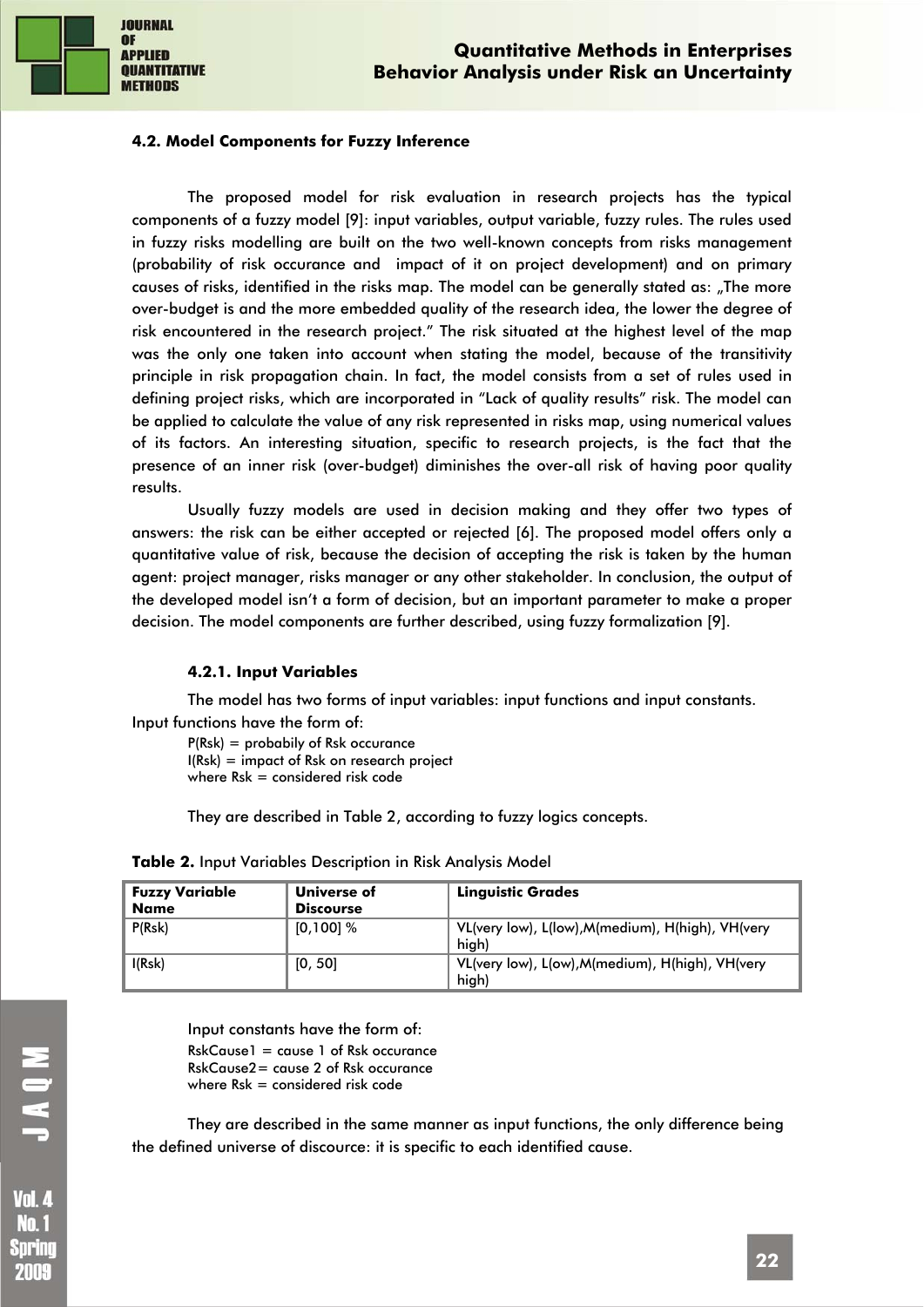## **4.2.2. Output Variables**

The output variable is the value for an identified risk and is notated as:

 $V(Rsk) =$  quantitative value of Rsk, where Rsk = considered risk code

It is described in Table 3 and graphically represented in Fig. 5. In fact, both input and output variables can be graphically represented by fuzzy sets: on Ox axis the value of fuzzy variable is represented and on Oy axis the value of  $\mu$  (function of belonging to a fuzzy set) is represented. The "triangles" are fuzzy sets.

| Fuzzy Variable<br>Name | Universe of<br><b>Discourse</b> | <b>Linguistic Grades</b>                                 |
|------------------------|---------------------------------|----------------------------------------------------------|
| V(Rsk)                 | [0, 10]                         | VL(very low), L(ow),M(medium), H(high),<br>VH(verv high) |





**Figure 5.** Fuzzy Sets Representation for Risk Value in Research Projects

## **4.2.3. Model Rules**

The risk evaluation model consists from a set of predefined rules for establishing risks value in research projects. These inference rules are mentioned in Table 4. The connective used to bind conditions in rules is "and". Besides the linguistic values of model variables (VL, L, M, H and VH), some restrictors are used:

- "somewhat"=  $\sqrt[3]{\mu}$
- "very"=  $\mu^2$

where  $\mu$  is the function showing if a numeric value belongs to a fuzzy set and it has values between 0 and 1 (a greater value shows a stronger membership).

|                   | <b>TWATE</b> IT INTERNATES REPORTED THIS INSTITUTION INTO SERVICE IT IS PERSONAL |             |    |            |           |
|-------------------|----------------------------------------------------------------------------------|-------------|----|------------|-----------|
| P(Rsk)/<br>I(Rsk) | VL                                                                               |             | M  | <u>비</u>   | <b>VH</b> |
| <b>VL</b>         | VL                                                                               | somewhat VL | L  | somewhat M | very H    |
|                   |                                                                                  |             |    | н          | VH        |
| W                 | м                                                                                | M           | M  | н          | VH        |
| Н                 | н                                                                                | н           | Н  | very H     | VH        |
| $\underline{V}H$  | VH                                                                               | VH          | VH | H          | very VH   |

**Table 4.** Inference Rules for Analysis Risk "Rsk" in Research Projects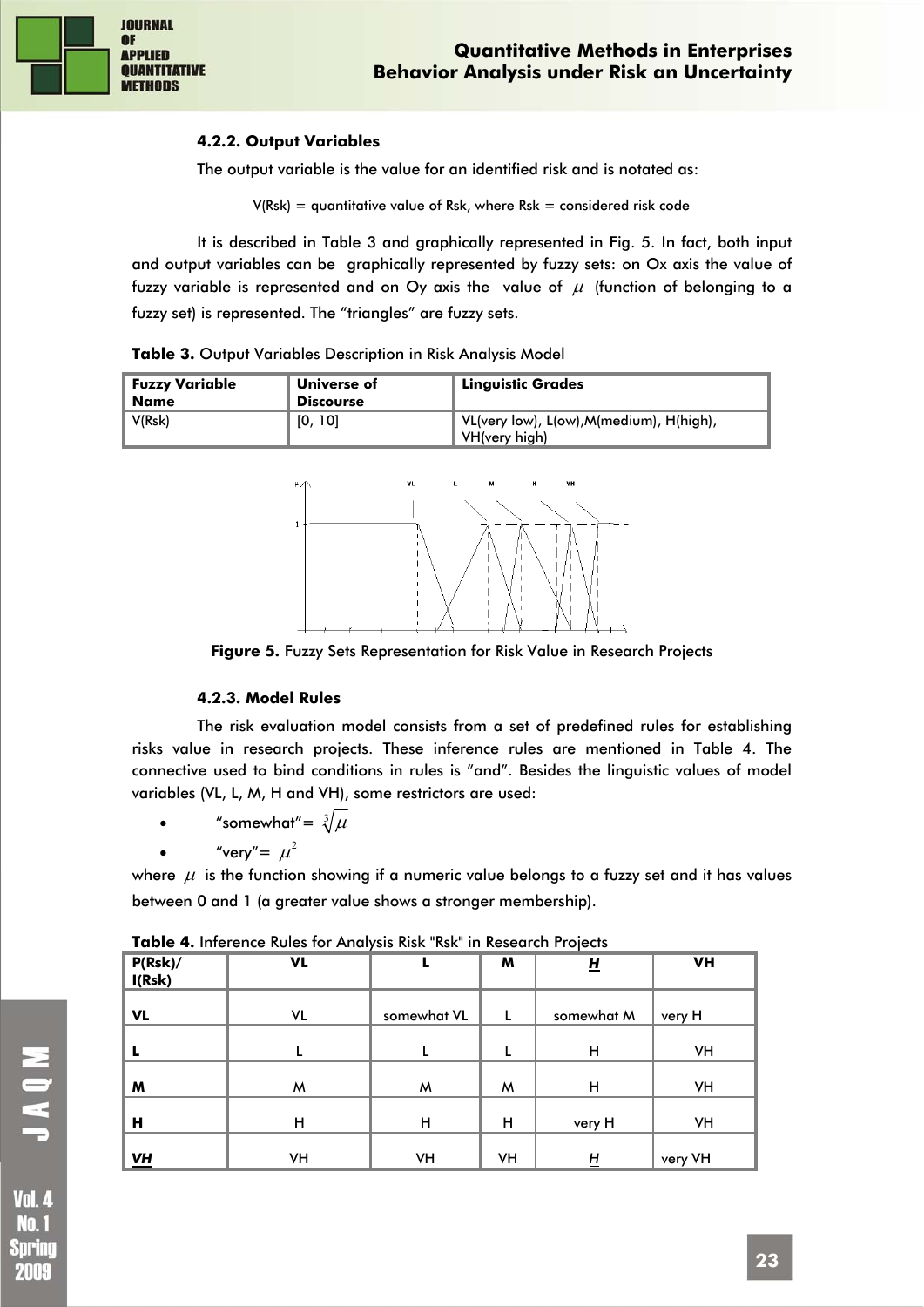

An example of a rule is (R1):

*(R1): if P(Rsk) is H and I(Rsk) is VH then Rsk is VH* 

The interpretion of rule (R1) is:

*If risk Rsk has a high probability of occurance and the impact of this risk is very high, then its value is also very high.* (See the underlined values from Table 4)

# **5. Application of the Fuzzy Model to Evaluate Risks in an E-testing Research Project**

The fuzzy model for risks evaluation is validated by applying it to a real research project. The project has the main goal of studying e-testing methods in e-learning environments and of discovering and improving those which has applicability in project management. Among research objectives, there are: education in a globalized society, elearning in present times, tools for implementing e-learning systems, defining the place of etesting in e-learning platforms, development of an e-testing model suitable for knowledge evaluation in project management field. Being a research project, the quality of the final results depends on the quality of the research idea and on budget constraints (see the highlighted elements from Figure 4). The risk of having a poor quality idea has attached a number of points (from 0 to 10), reflecting the level of innovation and applicability of the idea. The risk of having a low quality idea as the starting point of the project depends on the risk of accepting that idea. Over-budget risk is a well-known risk in projects, but in research projects it can add value to scientific results, thus enhancing the satisfaction level of the stakeholders.

## **5.1. Formalization of Risk Evaluation Model for E-testing Research Project**

In order to compute the probability of "Lack of quality results" risk (notated "P(Rsk)"), low embedded quality of the idea is reflected in "LowQAIdea" variable and over-budget sum in "OverBudget" variable. Both variables are defined in Table 5. Inference rules for showing the effect of "LowQAIdea" and "OverBudget" changes on "Rsk" value are presented in Table 6.

| <b>Fuzzy Variable</b><br>Name | Variable<br><b>Type</b> | <b>Universe of Discourse</b> | <b>Linguistic Grades</b> |
|-------------------------------|-------------------------|------------------------------|--------------------------|
| OverBudget                    | input                   | [0,5] thousands of Euros     | VL, L, M, H, VH          |
| LowQAIdea                     | input                   | $\vert$ [0,10] points        | VL, L, M, H, VH          |
| P(Rsk)                        | output                  | $[0, 100]$ %                 | VL, L, M, H, VH          |

**Table 5.** Fuzzy Variables for Computing Risk in E-testing Research Project

| Table 6. Inference Rules for Computing "P(Rsk)" in E-testing Research Project |  |
|-------------------------------------------------------------------------------|--|
|-------------------------------------------------------------------------------|--|

| OverBudget /<br><b>LowQAIdea</b> | <b>VERY LOW</b> | LOW      | <b>MEDIUM</b> | <b>HIGH</b>              | <b>VERY HIGH</b> |
|----------------------------------|-----------------|----------|---------------|--------------------------|------------------|
| <b>VERY LOW</b>                  | somewhat        | somewhat |               |                          |                  |
|                                  | м               | м        |               | VL                       | very VL          |
| LOW                              |                 | н        |               | VL                       | VL               |
| <b>MEDIUM</b>                    | VН              | н        | м             |                          |                  |
| <b>HIGH</b>                      | VH              | vн       | н             | $\underline{\mathbf{M}}$ | <u>M</u>         |
| <b>VERY HIGH</b>                 | VН              | ٧H       | ٧H            | м                        | м                |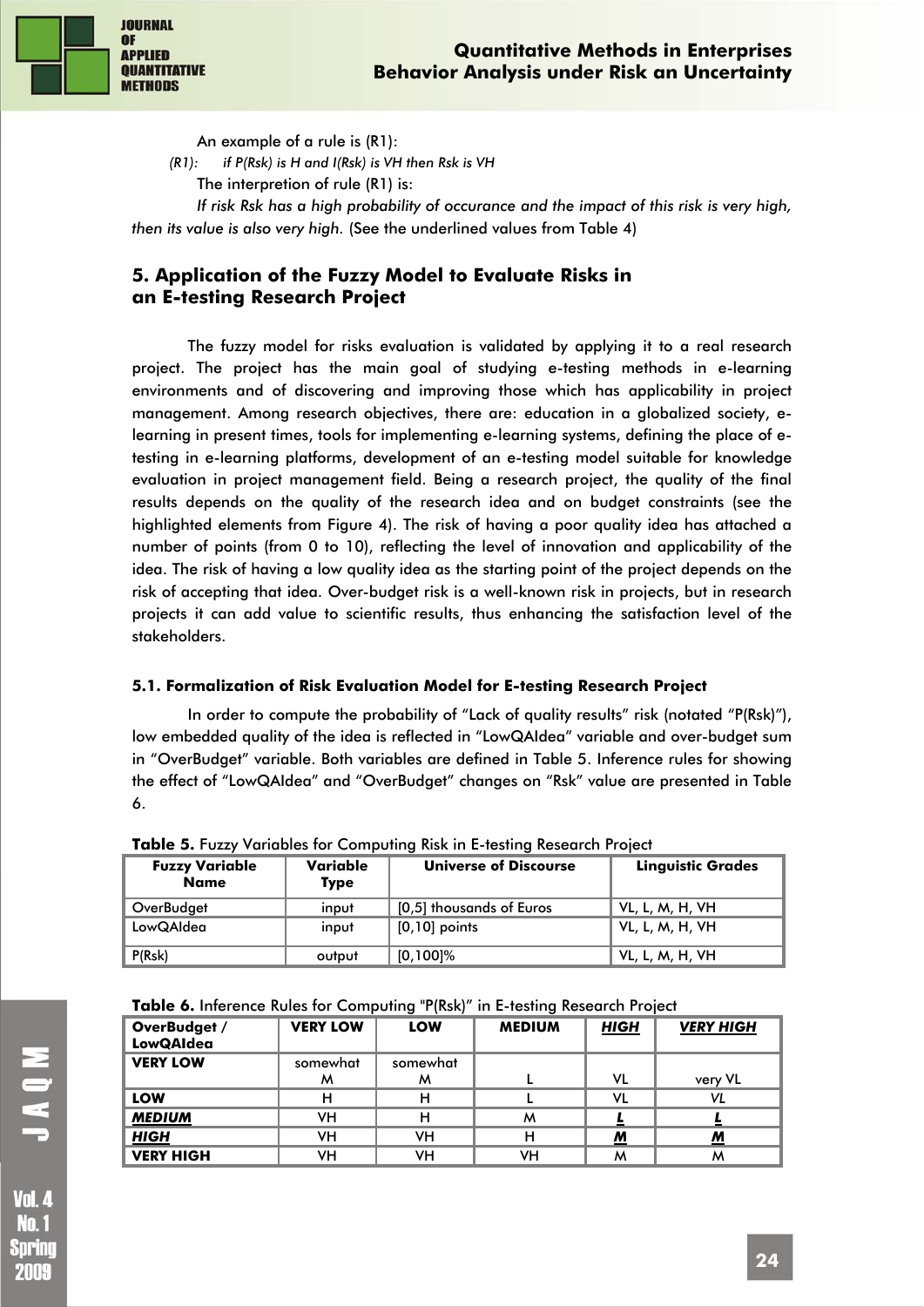**Behavior Analysis under Risk an Uncertainty** 

**JOURNAL OF APPLIED QUANTITATIVE METHODS** 

**Quantitative Methods in Enterprises** 

Membership functions of input variables are illustrated in Fig. 6 and 7 and the one for output variable in Fig. 8.



**Figure 6.** Membership Functions for "Over-budget" variable in Evaluating Research Project Risk



**Figure 7.** Membership Functions for "Low embedded quality of the idea" variable in Evaluating Research Project Risk



**Figure 8.** Membership Functions for Fuzzy Output Variable in Evaluating Research Project Risk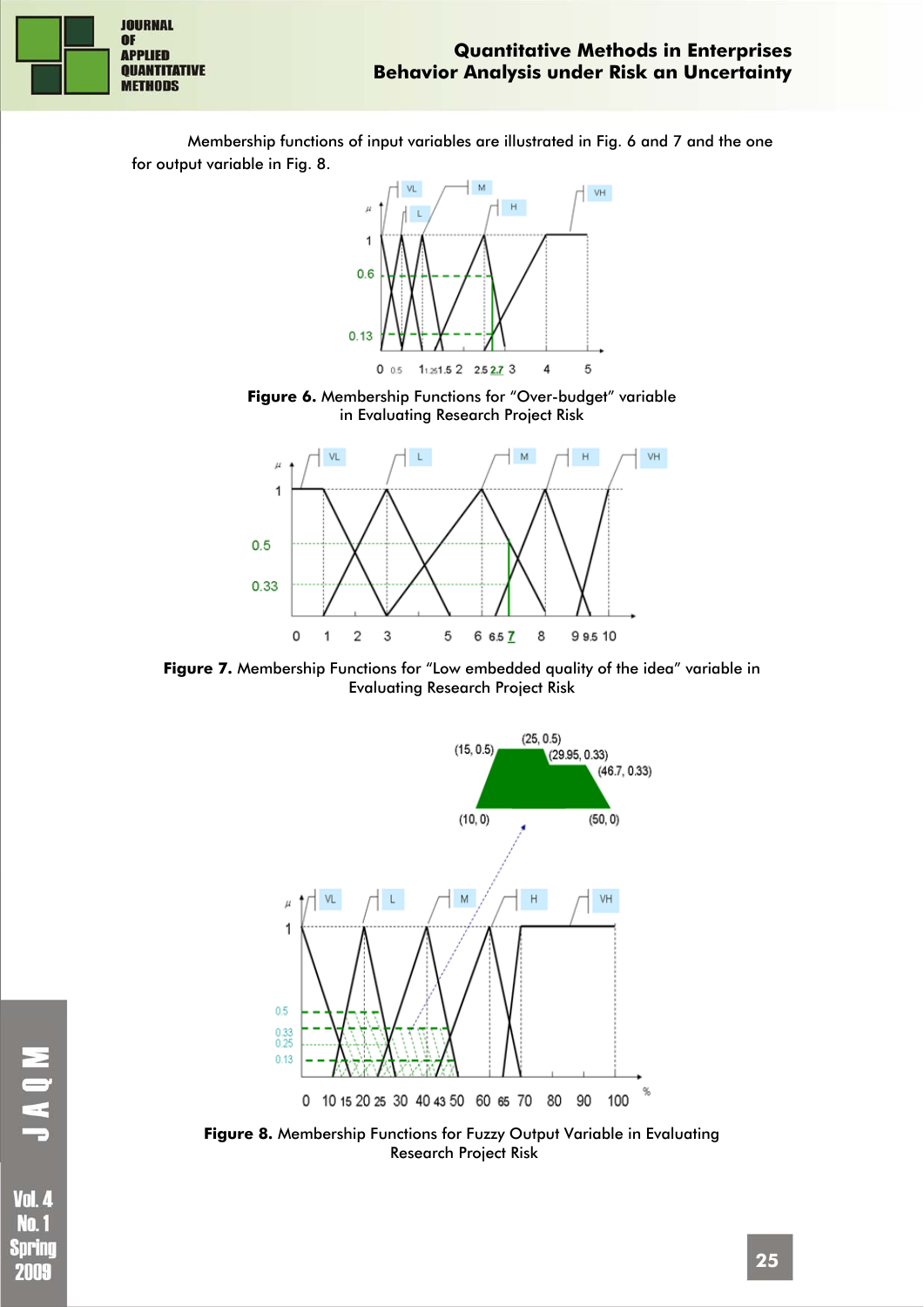

#### **5.2. Steps in Applying the Risk Evaluation Model in E-testing Research Project**

The fuzzy model transforms the input values to output value, in four steps. For exemplification purposes, two numerical values are considered as input values in risk evaluation model of an e-testing research project.

Step 1: Insert values for input variables

OverBudget = 2.7 (the research needs an extra sum of 2,7 thousands Euros to be finished)

LowQAIdea = 7 (the risk of having a low quality idea is  $7/10$ , according to experts)

Step 2: Classify crisp input values in suitable fuzzy set: they gain semantic meaning.

According to Fig. 6, the over-budget sum can be high and very high. According to Fig. 7, the risk of a poor idea can be medium or high.

Step 3: Establishes membership level of each input value to a fuzzy set; an input value can belong to one or two fuzzy sets, but in a different proportion, named "trust level"; this trust level is the Oy value of the intersection point between input singleton and fuzzy set. [9] Trust level is calculated using the following formula:

$$
trustLevelx(A) = b.y + m(x - b.x)
$$
 (F1)

where *a* and *b* are two successive points from a fuzzy set, *m* is the slope of the line determined by these two points, *A* represents a fuzzy set and *x* represents an input value;

For LowQAIdea:

 $trustLevel<sub>7</sub>(M) = 0.5$ 

$$
trustLevel_7(H) = 0.33
$$

For OverBudget:

$$
trustLevel_{2.7}(H) = 0.6
$$

 $trustLevel<sub>27</sub>(VH) = 0.13$ 

Following sentences are considered:

- (S1) "An idea of medium quality is the starting point in e-testing research project."
- (S2) "An idea of high quality is the starting point in e-testing research project."
- (S3) "The over-budget used in e-testing research project is high."
- (S4) "The over-budget used in e-testing research project is very high."

According to above calculated trust levels, (S1) has a 50% value of truth, (S2) has 33% value of truth, (S3) a 60% value of truth and (S4) a 13% value of truth.

Step4: Apply inferences rules, in 4 stages. The resulted fuzzy sets are "cut" by a horizontal line. This line is determined by the minimum of the trust levels. Intersections between fuzzy sets and lines are obtained: this intersection has, usually, a trapezoidal shape. In the end, the reunion of "cut" fuzzy sets is made (see Fig. 8)

Step5: Restrictors (*very*, *somewhat*) are applied, if necessary.

Step6: Two defuzzification methods are applied to the final fuzzy set. Two similar values for over-all risk in e-testing project should be obtained.

In Centre of Gravity (COG) Defuzzification, the final fuzzy set is decomposed in simple shapes: triangles, rectangles and trapezes, as shown in Fig. 9. For calculating the probability of risk occurrence, the following formula is used:

Spring 2009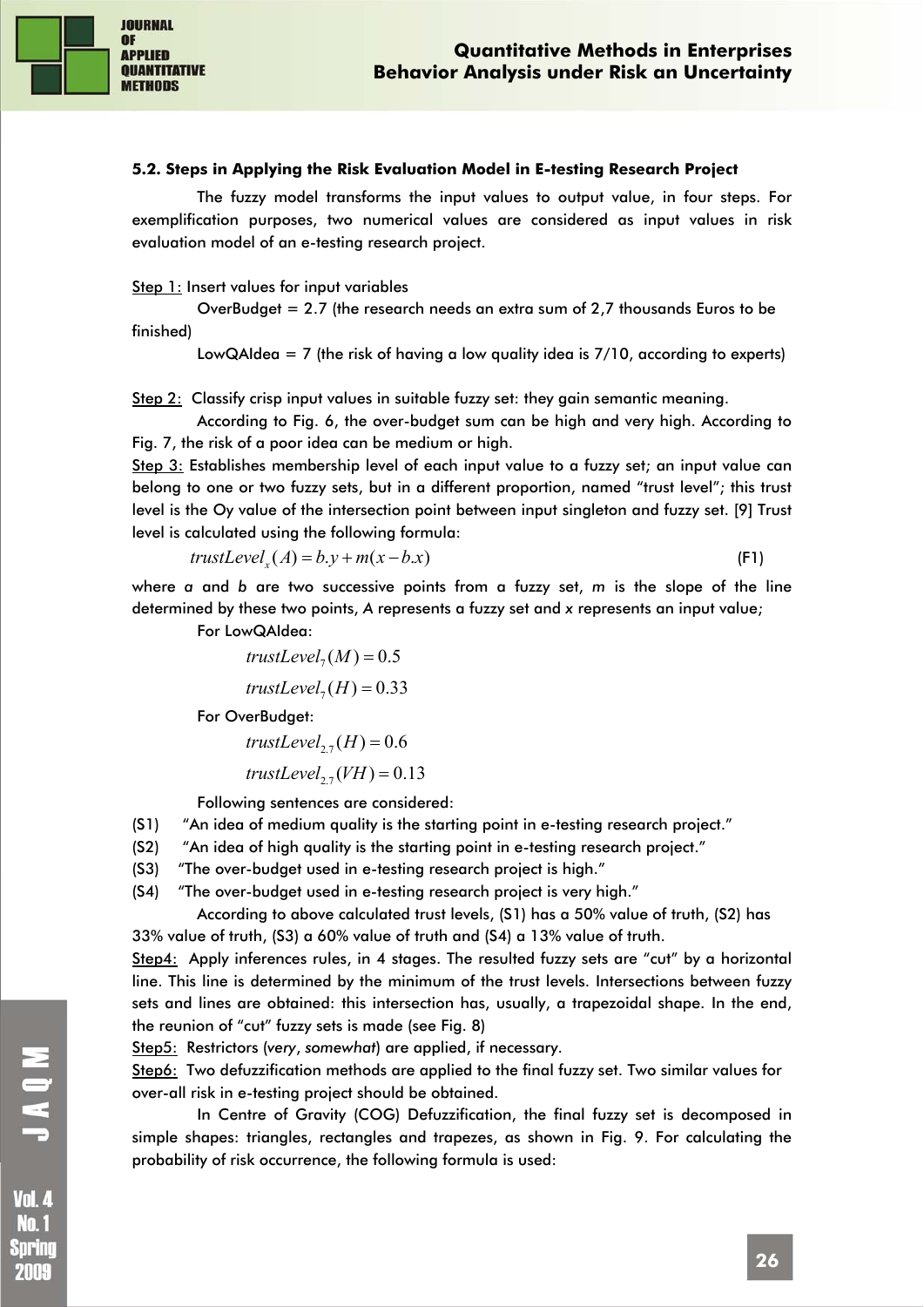

$$
P(Rsk)_{COG} = \frac{\sum_{i}center_{\hat{f}g(i)}area_{\hat{f}g(i)}}{\sum_{i}area_{\hat{f}g(i)}}
$$
 (F2)

where fig is the shapes vector, *center*  $_{fig(i)}$  is the center of gravity of a figure and *area*  $_{fig(i)}$  is the area of a figure.



**Figure 9.** COG Defuzzification in Risk Evaluation Model

According to COG method, the probably of risk "Lack of quality results" for the considered input values is:

$$
P(Rsk)_{COG} = \frac{13.33*1.25+20*5+28.05*2.05+38.33*5.53+47.8*0.54}{1.25+5+2.05+5.53+0.54} \Rightarrow P(Rsk)_{COG} = \frac{16.67+100+57.7+212+25.81}{14.37} \Rightarrow
$$

$$
P(Rsk)_{COG} = 28.68\%
$$

In Middle of Maximum (MOM) Defuzzification, the following formula is used:

$$
P(Rsk)_{MOM} = \frac{\sum i b c Max_i^* lo c Max_i^y}{\sum i b c Max_i^y}
$$
 (F3)

where  $\emph{locMax}^y_i$  is the Oy value of a local maximum (see Fig. 10),  $\emph{locMax}^x_i$  is the Ox value of a local maximum point and *locMax* is the vector of local maximum points.



**Figure 10.** MOM Defuzzification in Risk Evaluation Model

**Vol. 4** Nn. 1 Spring 2009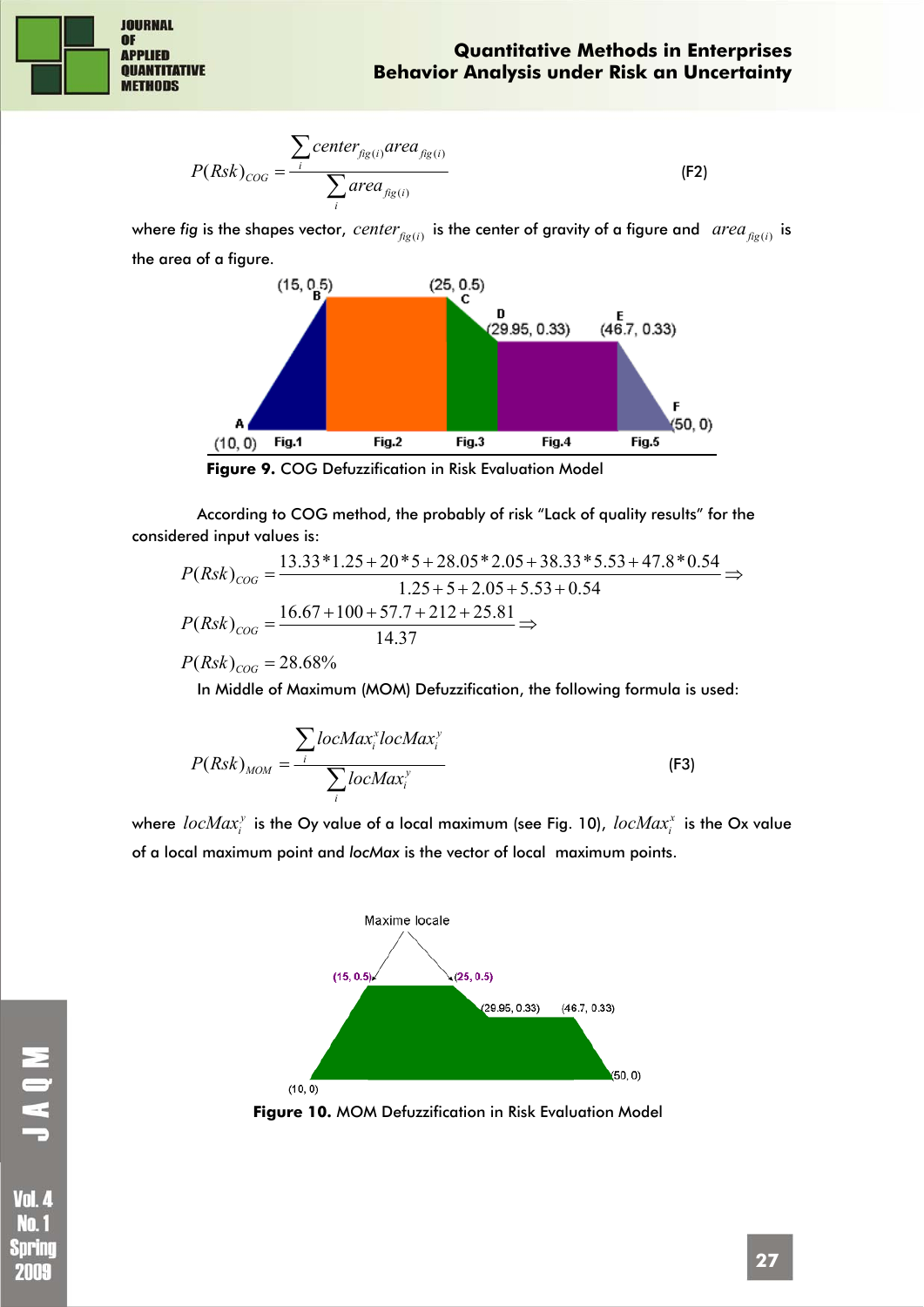

**JOURNAL OF APPLIED QUANTITATIVE METHODS** 

> According to MOM method, the probably of risk "Lack of quality results" for the considered input values is:

$$
P(Rsk)_{MOM} = \frac{0.5 * 15 + 0.5 * 25}{0.5 + 0.5} \Rightarrow P(Rsk)_{MOM} = 20\%
$$

The two defuzzification methods revealed similar results (28,68% and 20%): the applied model is validated. The membership function of output variable is analyzed (see Fig. 8) and the conclusion is that the "Lack of quality results" risk has a low probability of occurance for an e-testing research project.

## **5.3. Software for Risk Evaluation based on Fuzzy Model**

The fuzzy model for analyzing the over-all risk in the e-testing research project was used to develop a fuzzy system. A Windows based application was created. The interface is intuitive (see Fig. 11): the end user has to insert the value of "over-budget" risk and of "low embedded quality of the idea" risk and will obtain the probability of over-all risk occurrence in the e-testing research project.



**Figure 11.** Software Product for Risk Evaluation Model in E-testing Research Project

The algorithm used to create the software reflects entirely the steps described in current paper. Three specific classes are used to implement the algorithm (see Fig. 12):

- FuzzySystem: it contains the inference rules;
- FuzzySet: it contains defuzzification methods, union, intersection, restrictor functions;
- FuzzyPoint: elements of fuzzy sets;

FuzzySystem class has to be changed, in order to create other fuzzy systems.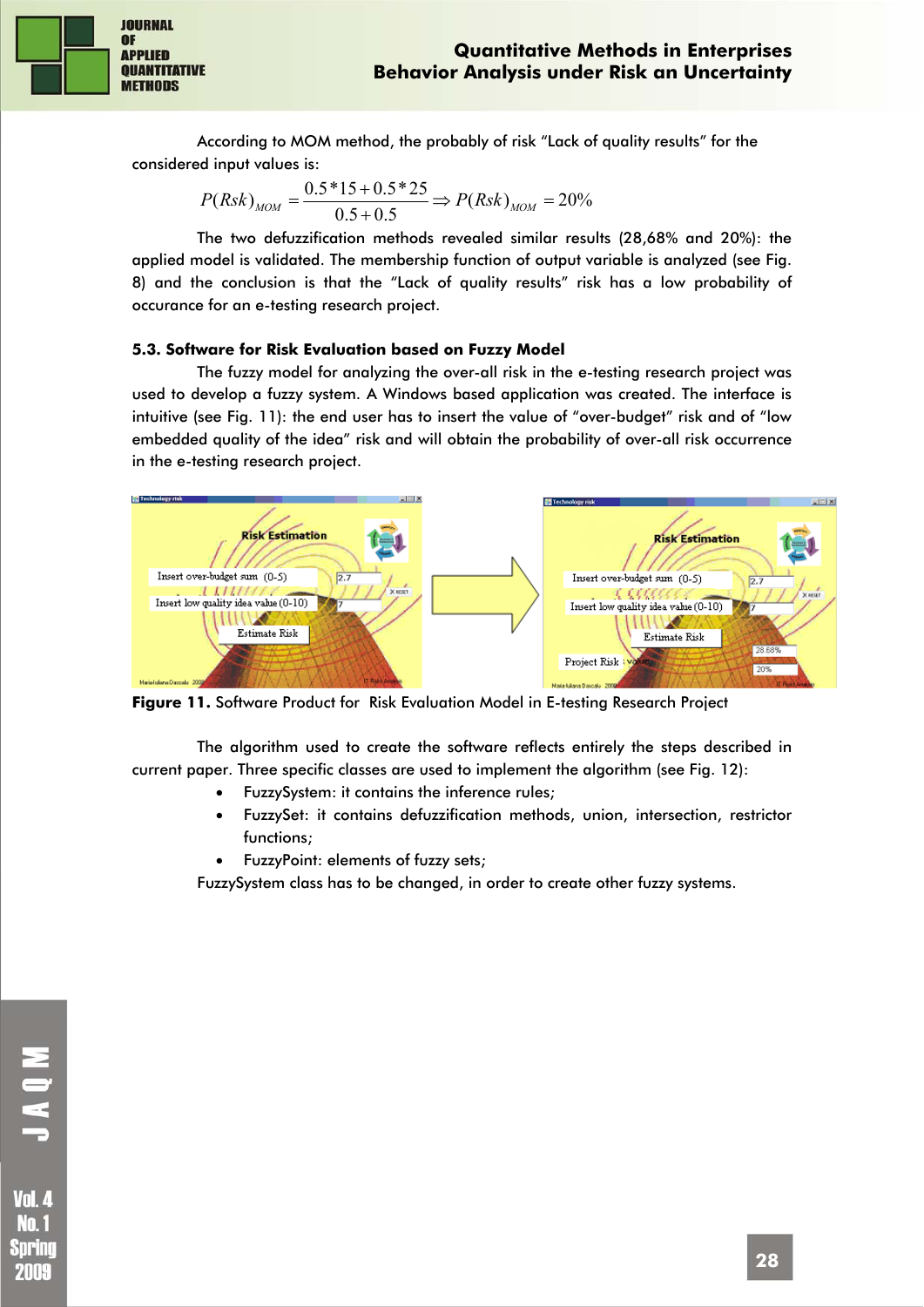

**Figure 12.** Class Diagram for Fuzzy Risk Evaluation System

### **6. Conclusions**

The proposed model offers an easy-to-use tool for risk evaluation in research projects. The model lies on fuzzy inference. The knowledge base used by fuzzy rules is built on causal and cognitive maps of risks. Although research projects are known for their high level of risk, very few dedicated risk systems were developed especially for them. Therefore, the fuzzy model for risk evaluation in research projects is an innovative instrument which can be used to forecast project failure: stakeholders can save money, time, effort, without giving up the quality of predictions. The model was used to develop a software system for evaluating risk in an e-testing research project, so its applicability was validated. The system can be further developed to evaluate all risks from the map, not only the one from the highest level, as it does now.

## **References**

- 1. Al-Shehab, A. J., Hughes, R. T. and Winstanley, G. **Modelling Risks in IS/IT Projects through Causal and Cognitive Mapping**, The Electronic Journal of Information Systems Evaluation, Brighton, UK, vol. 8, 2005, pp. 1-10
- 2. Chen, J.-H. and Chen, S.-M. **A New Method for Ranking Generalized Fuzzy Numbers for Handling Fuzzy Risk Analysis Problems**, Joint Conference on Information Sciences Proceedings, 2006
- 3. Ernø-Kjølhede, E. **Project management theory and the management of research projects,** Politics and Philosophy Copenhagen Business School, January 2000
- 4. Hodge, B. **Developing Risk Management Plans**, University of Waterloo, 2004 (http://www.cs.uwaterloo.ca/~apidduck/CS480/Lectures/RiskMgmt.pdf)
- 5. Hussain, O. K., Chang, E., Hussain, F. K. and Dillon, T. S. **A Fuzzy Aproach to Risk Based Decision Making** , Lecture Notes in Computer Science, Springer Berlin/Heidelberg, vol. 4278, 2006, pp. 1765-1775